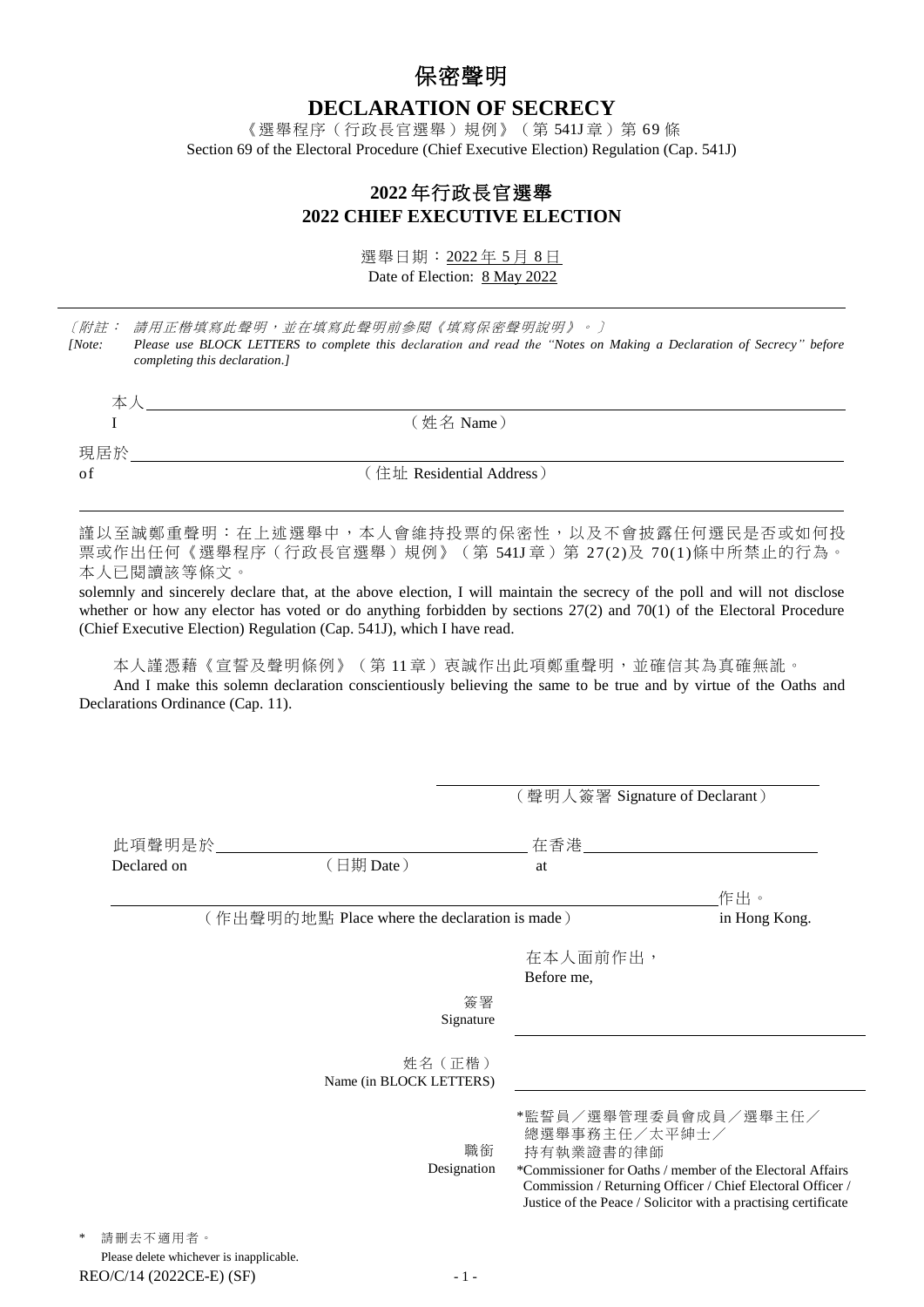# 填寫保密聲明說明 **Notes on Making a Declaration of Secrecy**

- 1. 此聲明內提及的選舉是指根據《行政長官選舉條例》(第 569 章)第 23 或 24 條進行的投票。就有 競逐的選舉而言,選舉日期是指首三輪投票的日期。根據《選舉程序(行政長官選舉)規例》 (第 541J 章) 第 17(3)條,在有競逐的選舉中,如須進行第四輪或其後任何一輪投票,便會於翌日 進行,如有需要,則須日復一日地進行,直至有候選人當選為止。此聲明適用於任何一輪投票。 The election referred to in this declaration is for a poll conducted under section 23 or 24 of the Chief Executive Election Ordinance (Cap. 569). For a contested election, the date of election is for the first three rounds of voting. In accordance with section 17(3) of the Electoral Procedure (Chief Executive Election) Regulation (Cap. 541J), if in a contested election the voting has to proceed to the fourth or any subsequent round, it will be held on the following day and, if necessary, day after day thereafter until a candidate is returned. This declaration is applicable to any round of voting.
- 2. 每位進入投票站或點票站的人士(包括候選人、選舉代理人、監察投票代理人、監察點票代理 人、選舉主任、助理選舉主任、負責投票或點票的工作人員及任何獲授權人士)應以此指明表格 作出保密聲明。於投票或點票站執勤之警務人員及民眾安全服務隊隊員,及在專用投票站執勤的 懲教署人員或任何執法機關人員除外。此聲明之目的是要所有獲授權進入或逗留投票站或點票站 的人士,確保維護及協助維護投票的保密性。除在投票站或點票站執勤的警務人員、懲教署人 員、任何執法機關人員及民眾安全服務隊隊員外,任何人士除非能證明已作此保密聲明,否則不 會獲准進入或逗留投票站或點票站。

A declaration of secrecy as in this specified form should be made by every person (including candidates, election agents, polling agents, counting agents, Returning Officer, Assistant Returning Officers, officers on polling or counting duties and any other authorized persons) entering a polling station or a counting station. Exception is only made for a police officer or a member of the Civil Aid Service on duty at a polling or counting station, and an officer of the Correctional Services Department or an officer of any law enforcement agency on duty at a dedicated polling station. The purpose of this declaration is to ensure that all persons authorized to enter or stay in a polling station or the counting station must maintain and assist in maintaining the secrecy of the ballot. Unless proof is given that such declaration has been made, no person except a police officer, an officer of the Correctional Services Department, an officer of any law enforcement agency or a member of the Civil Aid Service on duty at a polling station or the counting station will be allowed to enter or stay in a polling station or the counting station.

3. 聲明可於監誓員、選舉管理委員會成員、選舉主任、總選舉事務主任、太平紳士或持有執業證書 的律師面前作出。

The declaration may be made before a Commissioner for Oaths, a member of the Electoral Affairs Commission, the Returning Officer, the Chief Electoral Officer, a Justice of the Peace or a solicitor with a practising certificate.

- 4. 在進入投票站或點票站時請攜同此聲明,並於有必要時出示以供檢查。 Please bring this declaration with you when entering a polling station or a counting station and produce it for inspection whenever required.
- 5. 如你在填寫此聲明時有任何問題,請在辦公時間內致電選舉事務處的查詢熱線 2891 1001。 If you have any questions in completing this declaration, please call the Enquiry Hotline of the Registration and Electoral Office at 2891 1001 during office hours.
- 6. 以下列載《選舉程序(行政長官選舉)規例》(第 541J 章)第 27 及 70 條。填寫及作出聲明前請 先細閱。

The following is a reproduction of sections 27 and 70 of the Electoral Procedure (Chief Executive Election) Regulation (Cap. 541J). Please read them carefully before completing and making the declaration.

- *27.* 投票站內的秩序
	- (1) 投票站的投票站主任須維持投票站的秩序。
	- (2) 任何人不得在投票時間中,於投票站內違反選舉主任、助理選舉主任、投票站主任或任何 投票站人員的不得如此行事的指示而 一
		- (a) 與任何選民通信息;或
		- (b) 使用流動電話、傳呼機或任何其他通訊器材與任何其他人通訊。
	- (3) 第(2)款不適用於
		- (a) 選管會成員;
		- (b) 選舉主任;
		- (c) 助理選舉主任;
		- (d) 總選舉事務主任;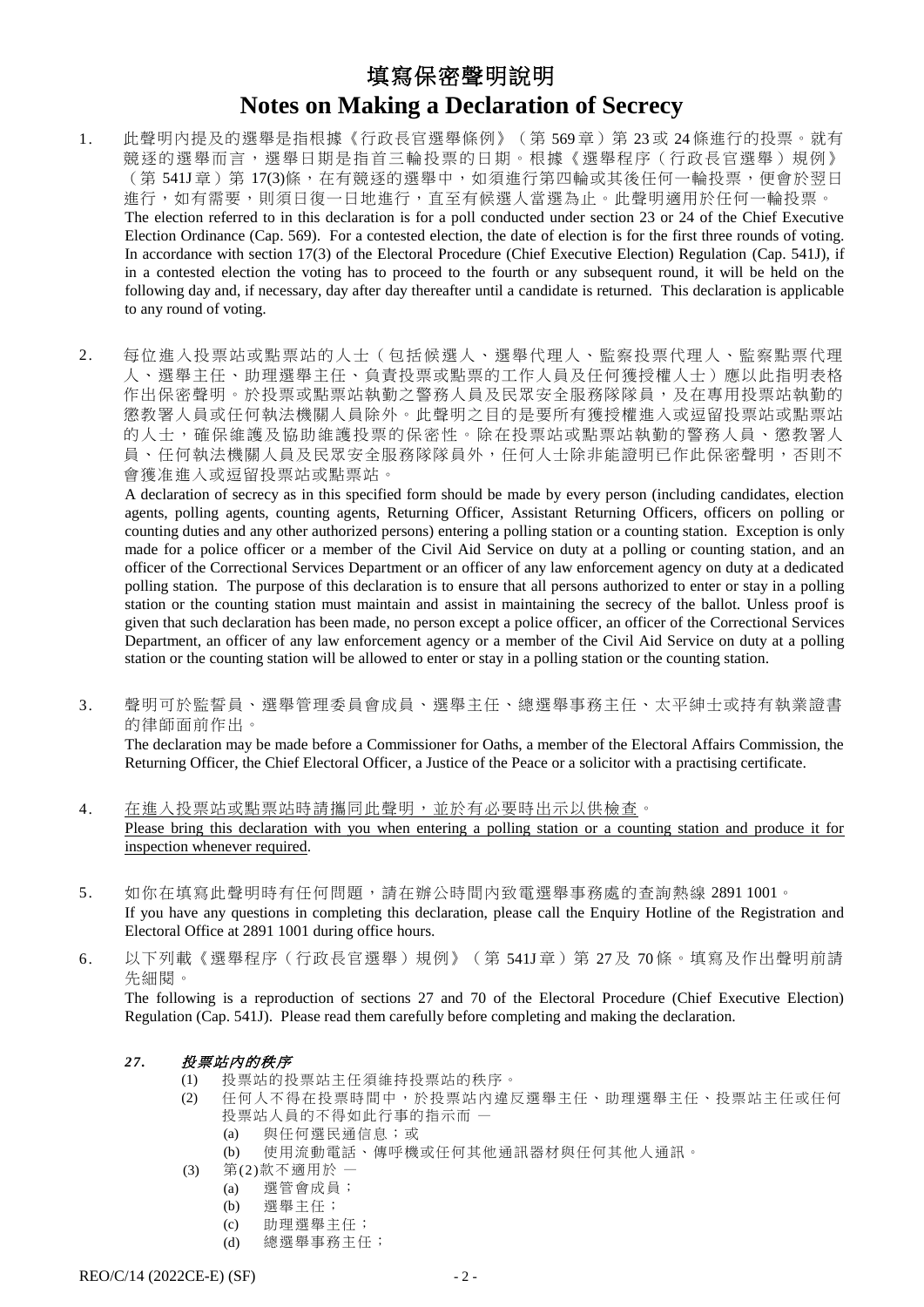- (e) 投票站主任;
- (f) 投票站人員;
- (g) 在投票站當值的公職人員;
- (h) 在投票站執勤的民眾安全服務隊隊員;
- (ha) 在投票站執勤的警務人員;
- (hb) 獲選舉主任以書面授權出任聯絡人員的人;或
- (i) 獲總選舉事務主任或選管會成員以書面授權作出第(2)款所禁止的作為的人。
- (4) 任何人不得在投票日於投票站內
	- (a) 拍影片;
	- (b) 拍照;或
	- (c) 錄音或錄影,
	- 但如獲下述人士明示准許,則屬例外 一
	- (d) 選管會成員;
	- (e) 選舉主任;或
	- (f) 投票站主任。
- (5) 任何人
	- (a) 不得在投票日於投票站內從事拉票活動;或
	- (b) 如無合理辯解,不得在投票日於投票站內展示任何關於行政長官選舉或任何候選人的 宣傳物料。
- (6) 就第(5)款而言,以下作為屬"拉票"範圍內
	- (a) (就有競逐選舉而言)建議不投票予任何候選人;及
		- (b) (就無競逐選舉而言)建議不投票支持候選人。
- (7) 任何人不得在投票日
	- (a) 在投票站內不遵從選舉主任或投票站主任發出的合法指示;
	- (b) 干擾在投票站內進行的投票;
	- (c) 對在投票站內的人造成騷擾或不便;或
	- (d) 在投票站內,在其他方面行為不當。
- (7A) 如 任 何 獲 分 配 在專用投票站投票的選民,沒有按照第 36(1)條在沒有無故拖延的情況下投 票,則選舉主任或投票站主任可命令該名選民立即離開該投票站。
- (8) 任何人如違反第(5)、(7)或(7A)款,選舉主任或投票站主任可 —
- (a) 要求該人出示其身分證以供查閱;及 (b) 命令該人立即離開投票站。
- (9) 任何人在根據第(8)款被要求出示其身分證時,不得不出示其身分證。
- (10) 任何人如沒有根據第(7A)或(8)款離開投票站,下述人士可將該人逐離。
	- (a) (如屬主投票站)警務人員或獲選舉主任或投票站主任(視何者屬適當而定)以書 面授權的人;或
	- (b) (如屬專用投票站)—
		- (i) 獲選舉主任或投票站主任(視何者屬適當而定)以書面授權的人;
		- (ii) 懲教署人員;或
		- (iii) 任何執法機關人員。
- (11) 根據第(10)款被逐離的人除非獲選舉主任或投票站主任明示准許,否則不得在投票日再次 進入投票站。
- (12) 第(8)及(10)款所賦予的權力,不得行使以阻止任何選民投票。

#### *27. Order in polling station*

- (1) The Presiding Officer of a polling station shall keep order at the polling station.
- (2) No person shall
	- (a) communicate with any elector; or
	- (b) use a mobile telephone, paging machine or any other communication device to communicate with any other person,
	- in a polling station during the polling hours contrary to a direction of the Returning Officer, Assistant Returning Officer, Presiding Officer or any polling officer not to do so.
- (3) Subsection (2) does not apply to
	- (a) a member of the Commission;
		- (b) the Returning Officer;
		- (c) an Assistant Returning Officer;
		- (d) the Chief Electoral Officer;
		- (e) a Presiding Officer;
		- (f) a polling officer;
		- (g) a public officer on duty at the polling station;
	- (h) a member of the Civil Aid Service on duty at the polling station;
	- (ha) a police officer on duty at the polling station;
	- (hb) a person authorized in writing by the Returning Officer to act as a liaison officer; or
	- (i) a person authorized by the Chief Electoral Officer or a member of the Commission in writing to do an act prohibited by subsection (2).
- (4) No person shall
	- (a) film;
	- (b) take photograph; or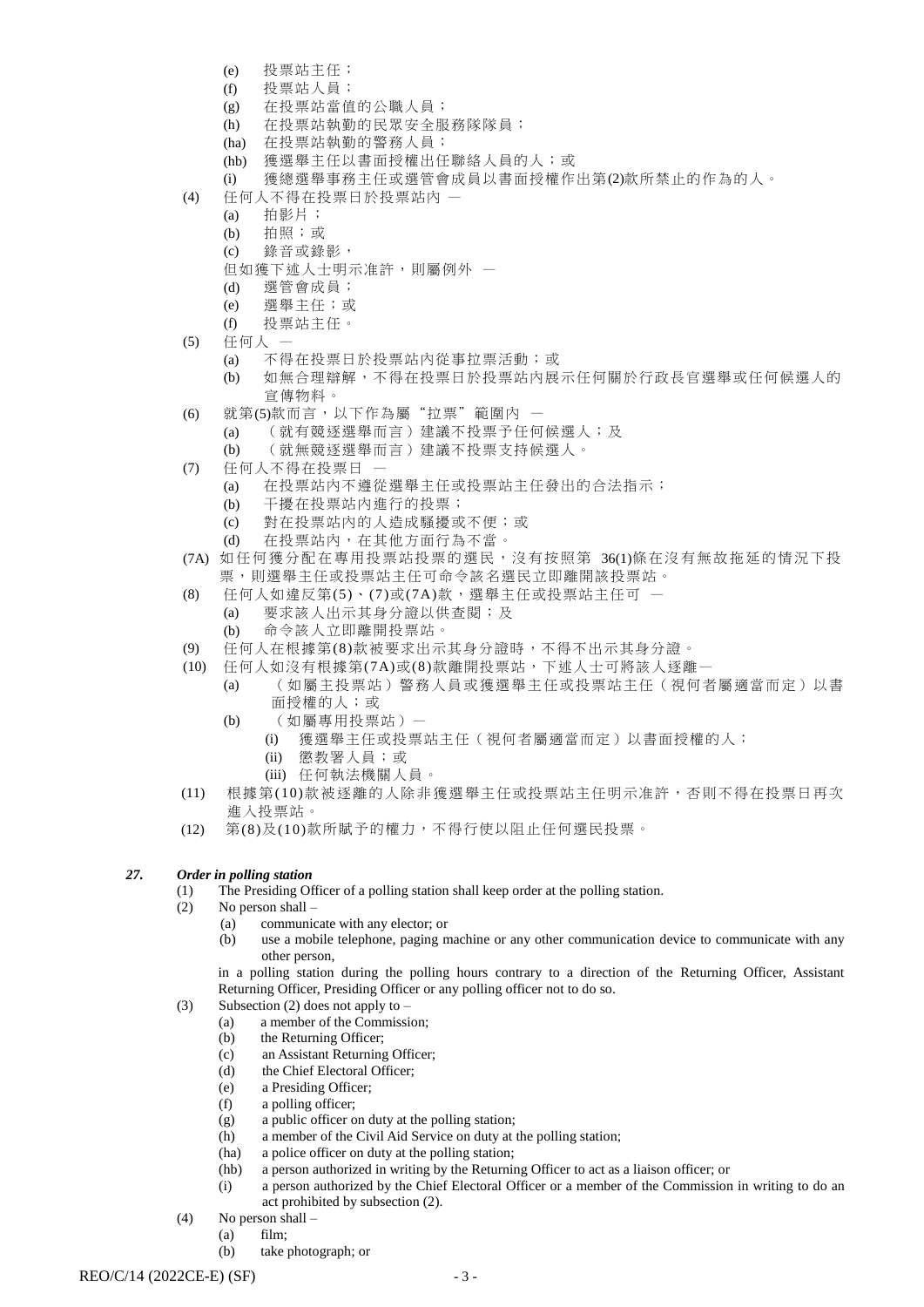- (c) make any audio or video recording,
- in a polling station on the polling date without the express permission of –
- (d) a member of the Commission;
- (e) the Returning Officer; or
- (f) the Presiding Officer.
- (5) No person shall
	- (a) engage in canvassing for votes; or
	- (b) without reasonable excuse, display any propaganda material relating to any candidate or the election of the Chief Executive,
	- in a polling station on the polling date.
- (6) For the purposes of subsection (5), the following acts shall fall within "canvassing for votes"
	- (a) in the case of a contested election, suggesting not to vote for any candidate; and
	- (b) in the case of an uncontested election, suggesting not to vote in support of the candidate.
- (7) No person shall
	- (a) fail to comply with a lawful direction given by the Returning Officer or the Presiding Officer;
	- (b) disrupt the poll;
	- (c) disturb or cause inconvenience to any person; or
	- (d) otherwise misconduct himself,
	- in a polling station on the polling date.
- (7A) If an elector who is allocated to vote at a dedicated polling station fails to cast his vote without undue delay in accordance with section 36(1), the Returning Officer or the Presiding Officer may order him to leave the polling station immediately.
- (8) If a person contravenes subsection (5), (7) or (7A), the Returning Officer or the Presiding Officer may
	- (a) require the person to produce his identity card for inspection; and
	- (b) order the person to leave the polling station immediately.
- (9) No person shall fail to produce his identity card when required to do so under subsection (8).
- (10) If a person fails to leave a polling station under subsection (7A) or (8), he may be removed
	- (a) in the case of the main polling station, by a police officer or by a person authorized in writing by the Returning Officer or the Presiding Officer, as may be appropriate; or
	- (b) in the case of a dedicated polling station, by  $-$ 
		- (i) a person authorized in writing by the Returning Officer or the Presiding Officer, as may be appropriate;
			- (ii) an officer of the Correctional Services Department; or
			- (iii) an officer of any law enforcement agency.
- (11) A person who is removed under subsection (10) may not enter the polling station again on the polling date without the express permission of the Returning Officer or the Presiding Officer.
- (12) The powers conferred by subsections (8) and (10) shall not be so exercised as to prevent an elector from voting.

### *70.* 保密

- (1) 任何人不得
	- (a) (除第(2)款另有規定外)向他人透露某選民是否已申領選票或已投票;
	- (aa)(除第(2)款另有規定外)向他人透露某受羈押選民的身分;
	- (b) 向另一人傳達在點票時取得的
		- (i) (如屬有競逐選舉)關於某一候選人在某一選票上得票的任何資料;或
		- (ii)(如屬無競逐選舉)關於在某一選票上所示的是否支持候選人的選擇的任何資料;
	- (c) 在某選民填劃選票時干擾他;
	- (d) 干擾或企圖干擾任何投票箱、選票(包括根據第 50(1)條屬無效的選票)、正式委員 登記冊的印刷本、核實報表或根據第 51A(1)條擬備的報表;
	- (e) 在未經選管會或選舉主任准許的情況下,以任何方法或企圖以任何方法在投票站、 禁止拉票區或禁止逗留區內取得的
		- (i) (如屬有競逐選舉)關於任何選民將會投票予哪名候選人或已投票予哪名候選 人的任何資料;或
		- (ii) (如屬無競逐選舉)關於任何選民將會作出的或已作出的是否支持候選人的選 擇的任何資料;
	- (f) 向另一人傳達在投票站內取得的
		- (i) (如屬有競逐選舉)關於任何選民將會投票予哪名候選人或已投票予哪名候選 人的任何資料;或
		- (ii) (如屬無競逐選舉)關於任何選民將會作出的或已作出的是否支持候選人的選 擇的任何資料;或
	- (g) 直接或間接誘使任何選民展示他填劃的選票,以致任何人得知
		- (i) (如屬有競逐選舉)關於任何選民已投票予哪名候選人的任何資料;或
			- (ii) (如屬無競逐選舉)關於任何選民已作出的是否支持候選人的選擇的任何資 料。
- (2) 第(1)(a)及(aa)款不適用於
	- (a) 任何獲法律授權的作為;或
	- (b) 在任何正在調查下述法例所訂罪行的警務人員或廉政公署人員指示下作出的事情
		- (i) 《選舉(舞弊及非法行為)條例》(第554章); (ii) 《防止賄賂條例》(第 201 章) 第 3、4 及 8 條;
		- (iii) 《廉政公署條例》(第 204章)第 13B條;或